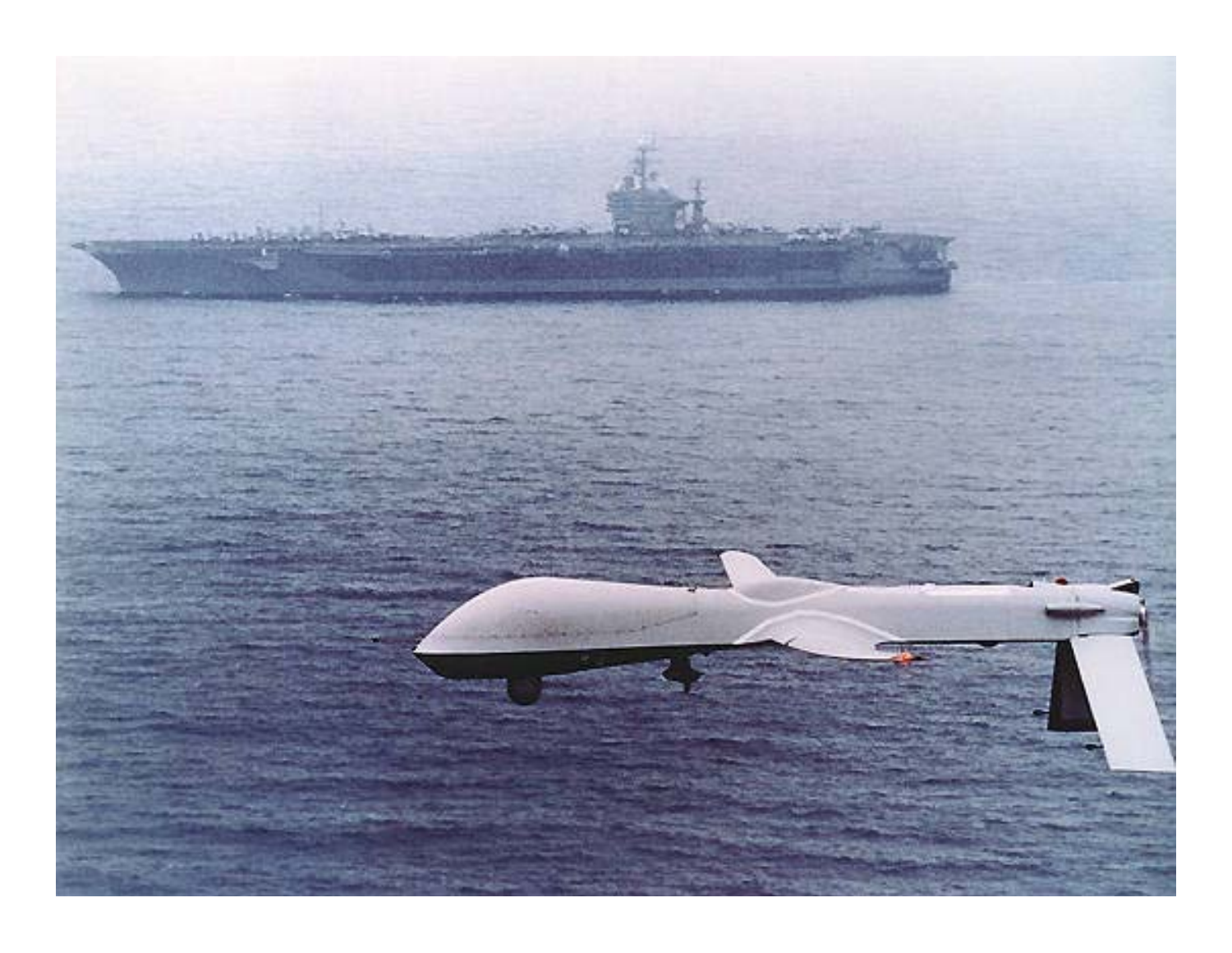## UUVs at War: Operation Iraqi Freedom



…[UUVs] were the main workhorses of the mine clearing effort …" LT Richard Haas, USN, OIC, NSCT-1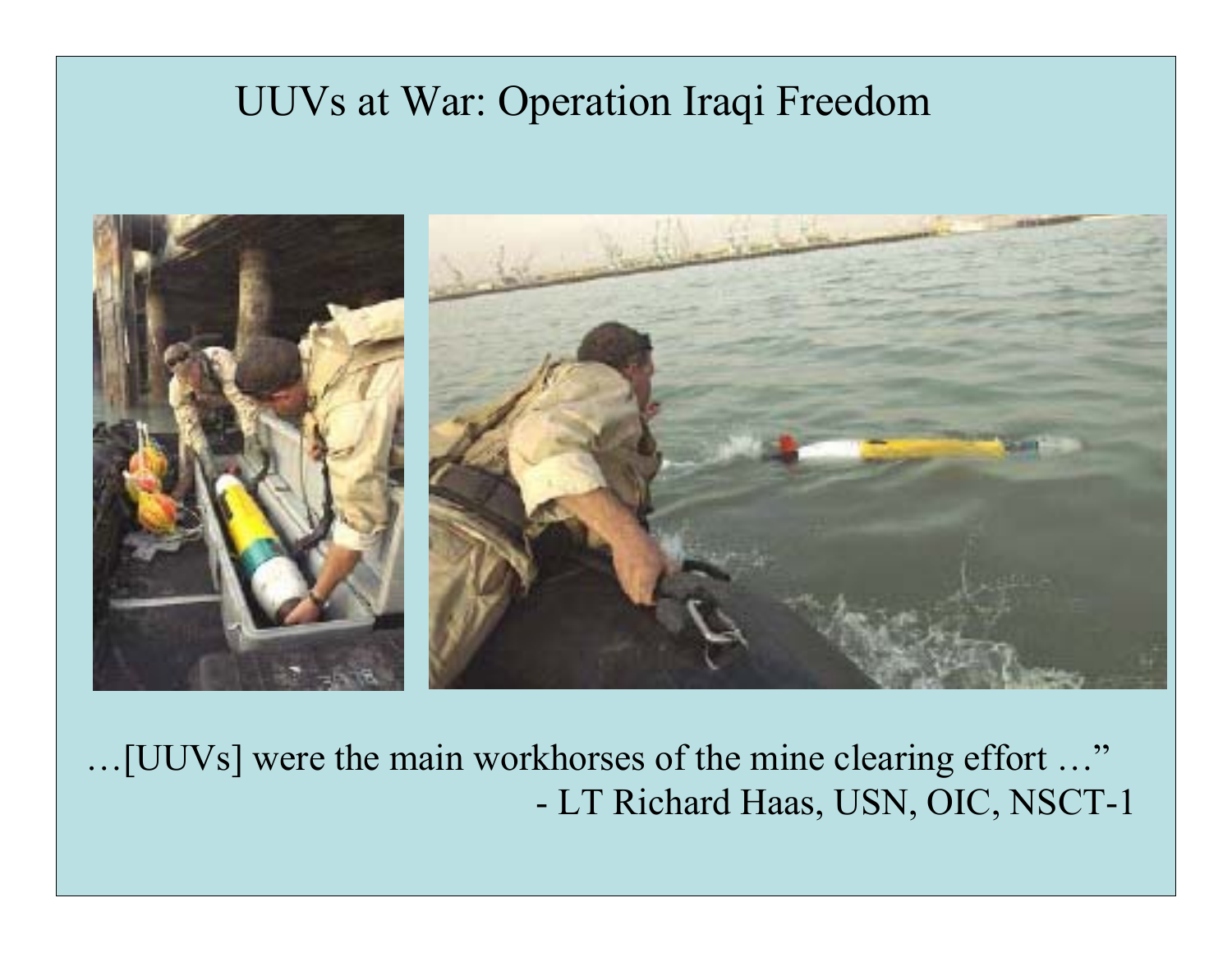





## **Early T&E at Keyport**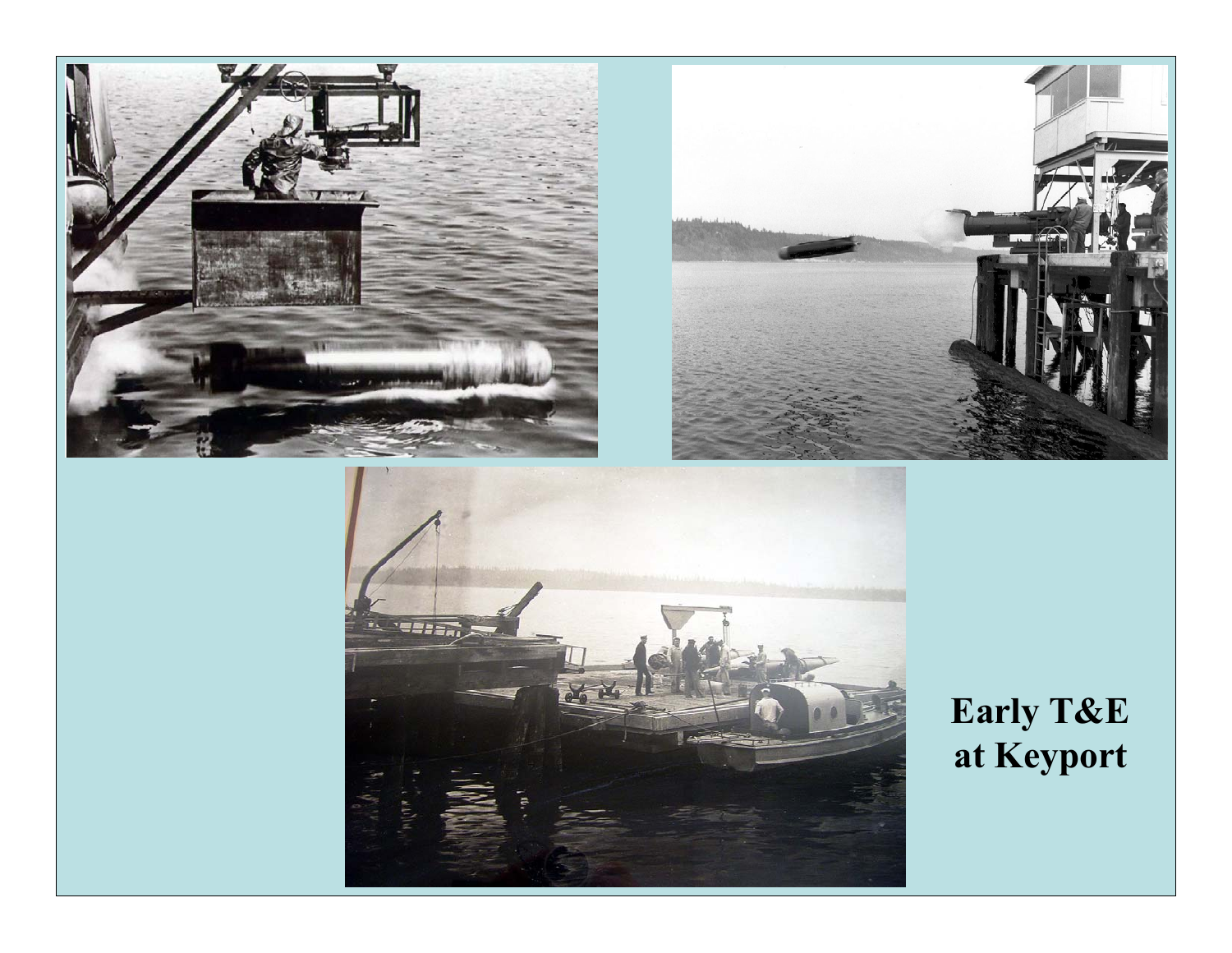#### **Participants**

### **AUV Fest 2005 Demonstrations Supporting Navy UUV Master Plan Objectives**

|                                                               | <b>Number of</b>      |
|---------------------------------------------------------------|-----------------------|
|                                                               | <b>Demonstrations</b> |
| <b>FORCEnet</b>                                               |                       |
| Intelligence, Surveillance and<br><b>Reconnaissance (ISR)</b> | 9                     |
| Oceanography (OC)                                             | 8                     |
| <b>Communications/Navigation</b><br><b>Network Node</b>       | 10                    |
| <b>SEA SHIELD</b>                                             |                       |
| <b>Mine Countermeasures</b><br>(MCM)                          | 22                    |
| <b>Anti-Submarine Warfare</b><br>(ASW)                        | 4                     |
| <b>Inspection/Identification (ID)</b>                         | 9                     |
| <b>SEA BASE</b>                                               |                       |
| <b>Payload Delivery (PD)</b>                                  | $\overline{2}$        |
| <b>SEA STRIKE</b>                                             |                       |
| <b>Information Operations</b>                                 | 3                     |
| <b>Time Critical Strike</b>                                   | 2                     |

**Alaska Native Technologies Slocum Glider APL / University of Washington Seaglider ARL:University of Texas COIN Autonomous Undersea Systems Institute Florida Atlantic University Gateway Buoy Hydroid, Inc REMUS (SW) Lockheed Martin Perry Technologies MIT CARP NAVAIR Autonomy Software Naval Oceanographic Office HUSCy (USV) Naval Postgraduate School ARIES Nekton Research LLC Ranger Nekton Research LLC TransPhibian NSCT-1 UUV Operations NSWC Panama City Bluefin 9 - SEA LION NSWC Panama City CRAWLERS NSWC Panama City REMUS UUV and ASH USV NUWC Keyport CTEC ISR Vehicle Simulation NUWC Newport BioRobotic AUV NUWC Newport ISR Simulation NUWC Newport MARV (12.75" Diameter UUV) SPAWAR San Diego GAVIA 8" UUV Woods Hole Oceanographic Institution** 

**Solar AUV Bluefin Robotics Corp Bluefin 12 (12.75" Diameter UUV) CETUS II RIN NSWC Panama City / WHOI REMUS 600 (12.75" Diameter UUV) NUWC Keyport HAIL (Acoustic Communications) REMUS (VSW)**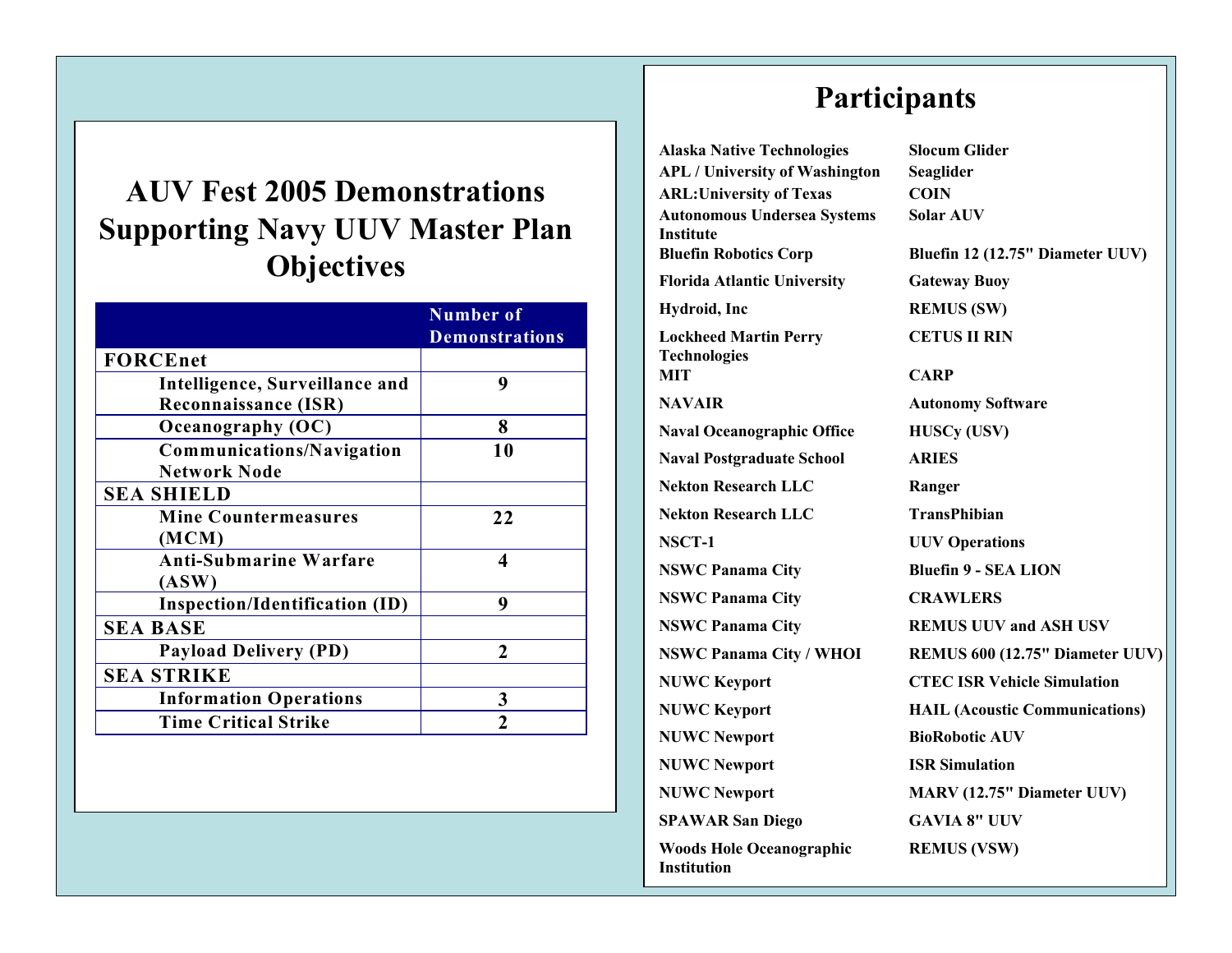





## **SEAHORSE UUV**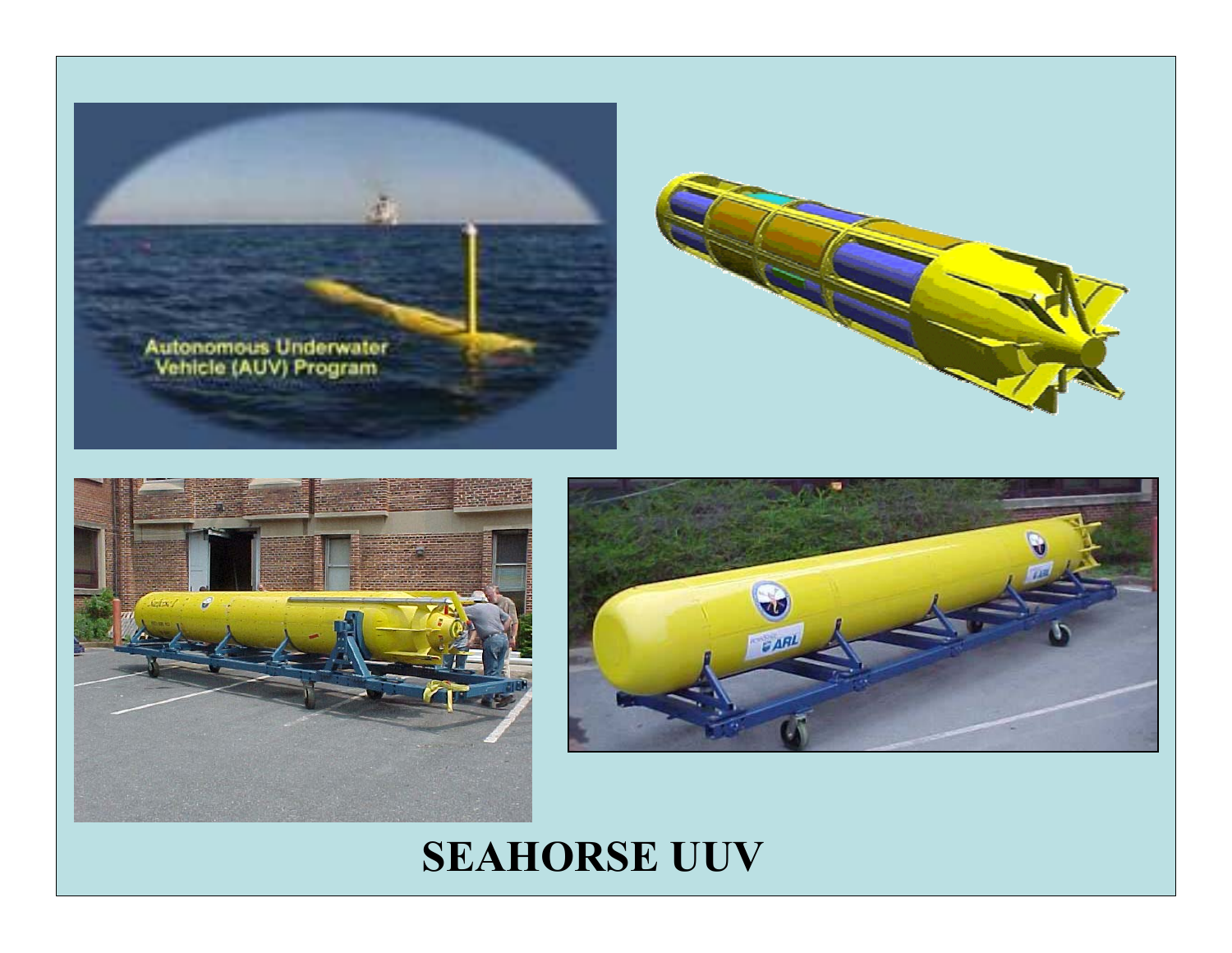# Seahorse UUV Launch from SSGN